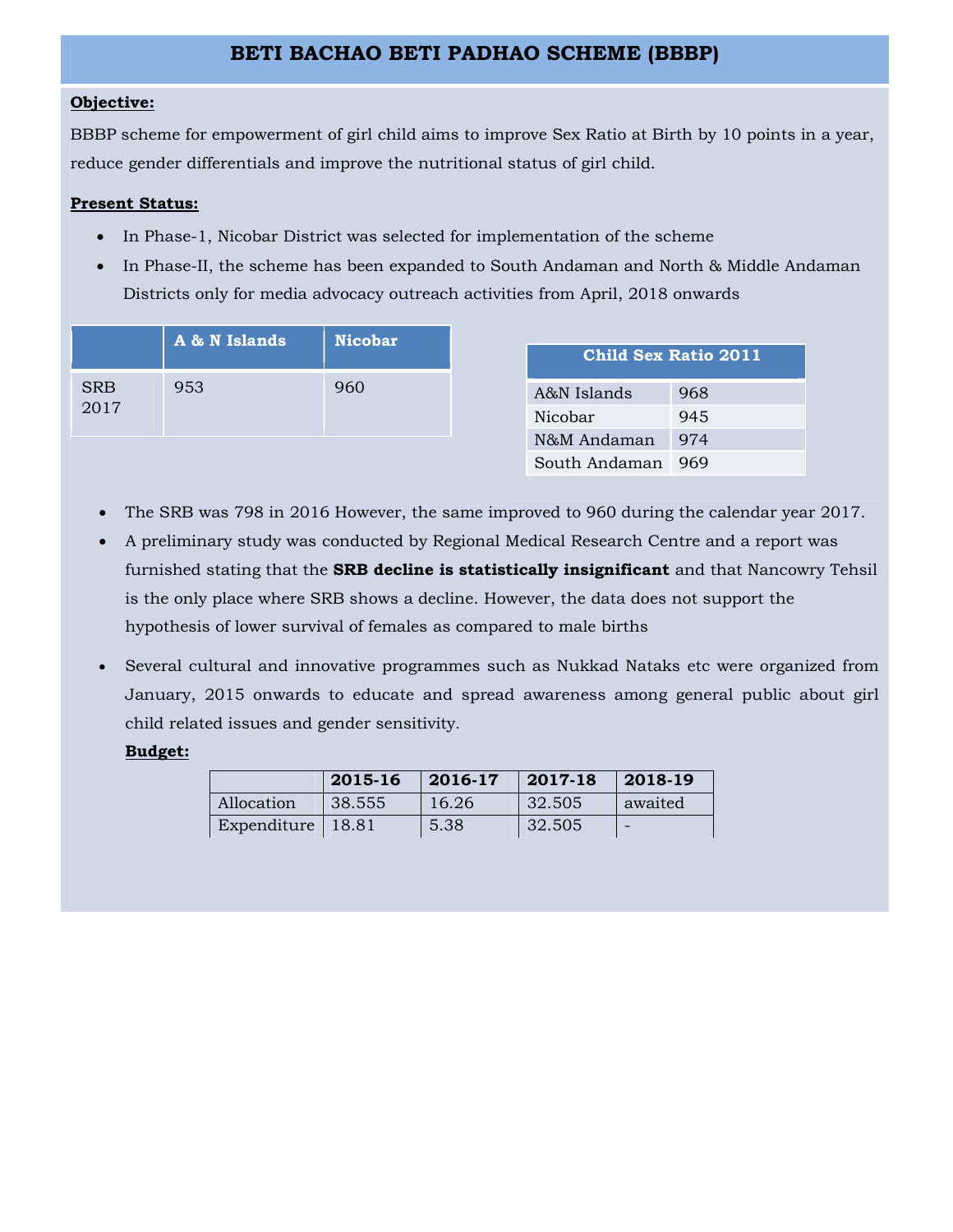#### **Action Plan for 2018-19:**

#### **State Level:**

- Inter-sectoral Consultation and meeting of State Task force headed by Chief Secretary with representatives of concerned Departments and Civil Society Organizations on quarterly basis;
- Capacity Building and sensitization of AWWs/ Teachers/ DCPUs/ Medical Practitioners/ Advocates/ Police/PRIs on PC & PNDT Act, POCSO, Child Marriage, Teenage Pregnancy;
- Awareness Programmes by youth Volunteers from various associations such as Scouts & Guides , NSS, NYK, Rotary/ Lion Club, Schools & Colleges;
- Media advocacy through jingle/radio spots, SMS Campaign, Selfie Campaign, Talk Shows, newspapers etc
- Field Publicity through stalls set up at local fests like Andaman Bazaar, Flea Market, Island Tourism Festival, Vikas Mela and local Melas etc;
- Felicitate above of Districts with highest percentage of girl enrolment in schools, no POCSO/ Child marriage cases;
- Conduct of Naari Ki Chaupal in all AWCs including sensitization on PC & PNDT and POCSO Act;
- Screening of Documentaries, Short Films, videos on POCSO Act, Menstrual Hygiene, Child Rights, child marriage and Teenage Pregnancy in schools and on Digital screens in public places;
- Development of IEC Material such as hoardings, banners, posters, stickers, caps, T-shirts for events to be conducted under BBBP.

#### **District Level:**

- $\bullet$  Inter-sectoral consultation and meetings of District and Block Level Task Force Committees;
- Orientation of District Officers/ Zilla Parishad members/Judiciary/District Legal Services Authority (DLSA), Education Officer, SJPU, Medical Superintendent, Child Development Project Officer, Panchayat members;
- Training of Frontline workers-AWWs/ ASHAs / VCFS volunteers on various schemes related to women and girl child including preparation of tool kit containing information related with all relevant scheme.
- Celebration of National Girl Child Day, International Girl Child Day and International Women's Day
- Conducting Mahila Sabha for awareness of on existing Govt. schemes related to women and girl child in Nicobar District like teenage pregnancy, antenatal care, health and nutrition etc.
- Awareness generation and outreach activities such as Nukkad Natak/rally/baby show. Conducting